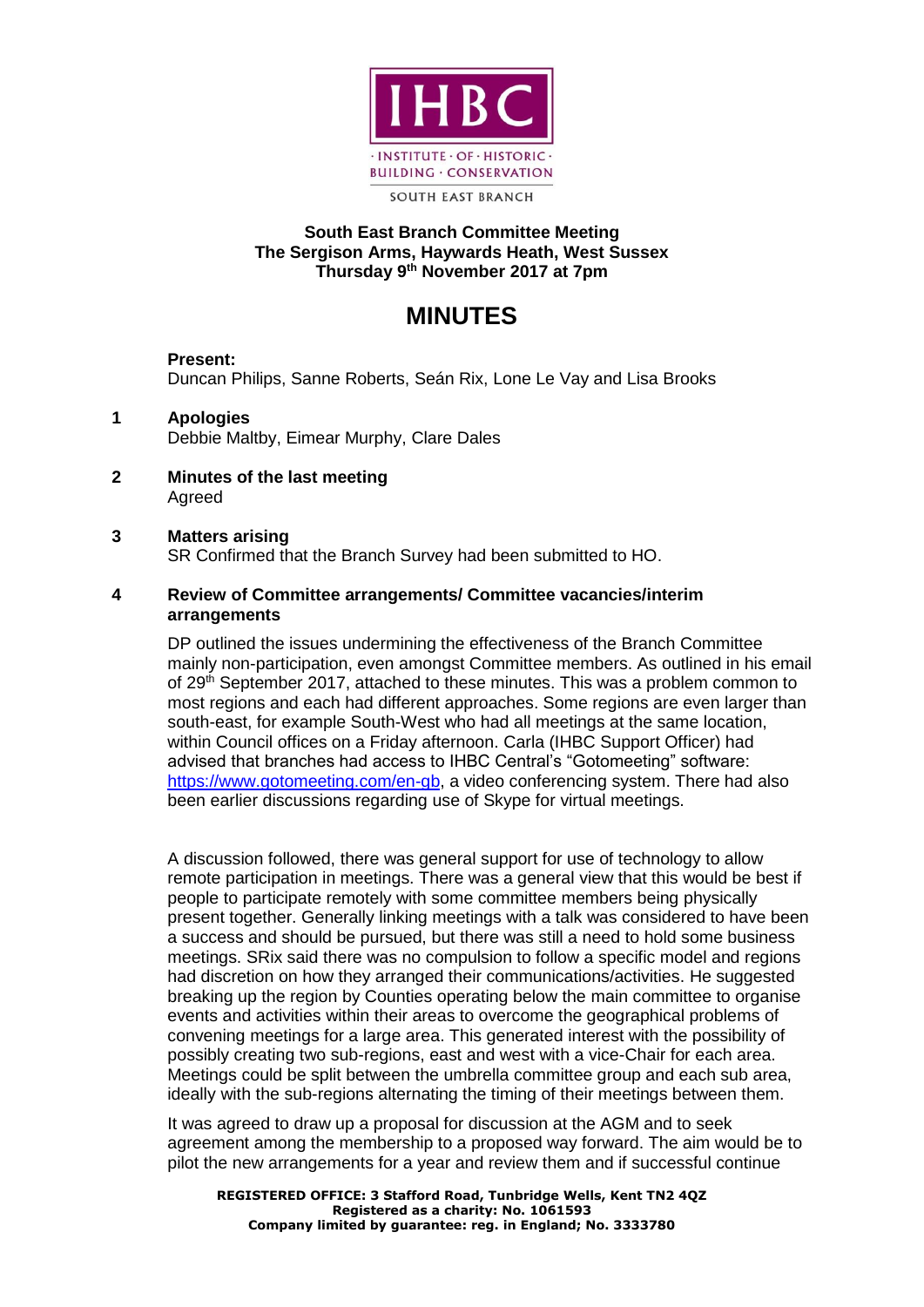with them. DP agreed to map members again to identify clusters of members to help identify venues for meeting in each sub-region. The possibility of meeting venues within each sub-region alternating between two venues one in each constituent count; Surrey/West Sussex for western sub region and East Sussex/Kent for the east sub region.

The issue of filling vacant posts was also discussed. Filling the secretarial role was agreed to be a specific priority. It was agreed to provide a brief description of each committee role, which could then be used to canvass interest amongst the membership in becoming more active in the branch and joining the Committee. DP had noted that there were some committee members who had not engaged either in meetings or email correspondence. It was agreed that DP would contact dormant members and establish their commitment to continued involvement in the Branch Committee.

#### **Agreed Action:**

- i) Discussion Paper to be prepared for circulation in advance of AGM and to be discussed at the AGM in March - **DP**
- ii) Branch members to be mapped to identify clusters to inform best locations for future meetings - **DP**
- iii) DP to email non-participatory Committee members regarding their interest in continued involvement in the committee. - **DP**
- iv) Short descriptions of each Committee role to be prepared. **All Branch Officers**

## **5 Branch Business Plan – Progress and way forward**

EB was not present at the meeting. LL had made a start on updating the existing Business Plan and this had been circulated. It was agreed to focus more on the Objectives/Future Activities/Implementation rather than the preamble. It was agreed it should include reference to the proposed review of the committee structure and operation. SRob agreed to source some good examples of other Branch Business Plans and circulate them.

A business plan is required to draw down funds from head office. We had not in the past done this and it was agreed that we should consider doing this to spend on events activities that benefit members.

#### **Agreed Action:**

v) Good examples of Branch Business Plans to be sourced and circulated - **SRob**

# **6 IHBC SE Day School/AGM**

The date of the annual Day School and AGM event has now been fixed for 9<sup>th</sup> March 2018 at the Shepherd Neame Brewery Visitor Centre, Faversham, Kent and the deposit on the venue has been paid. The topic was still Energy Efficiency and Retrofitting.

Duncan explained the problems with previously confirmed speakers dropping out and/or coming back to request fees. Of the original list Jo Luggs of the National Trust was still a possibility and Nick Dermott of Thanet Council appeared willing to discuss the Dalby Square project in Margate. Misha Hewitt was also a possibility, although potentially controversial. Other speakers suggested included Richard Oxley, of Oxley Conservations (Environmental Assessments) and James Mills (Ground Source Heat Pumps). It was also suggested we would try and get a speaker on current research such as from BRE. LL stated that she would ask Historic England if they could suggest any speakers involved in their current research. If we are still short on speakers we could include a Legal Update which had proved popular in the past.

**REGISTERED OFFICE: 3 Stafford Road, Tunbridge Wells, Kent TN2 4QZ Registered as a charity: No. 1061593 Company limited by guarantee: reg. in England; No. 3333780**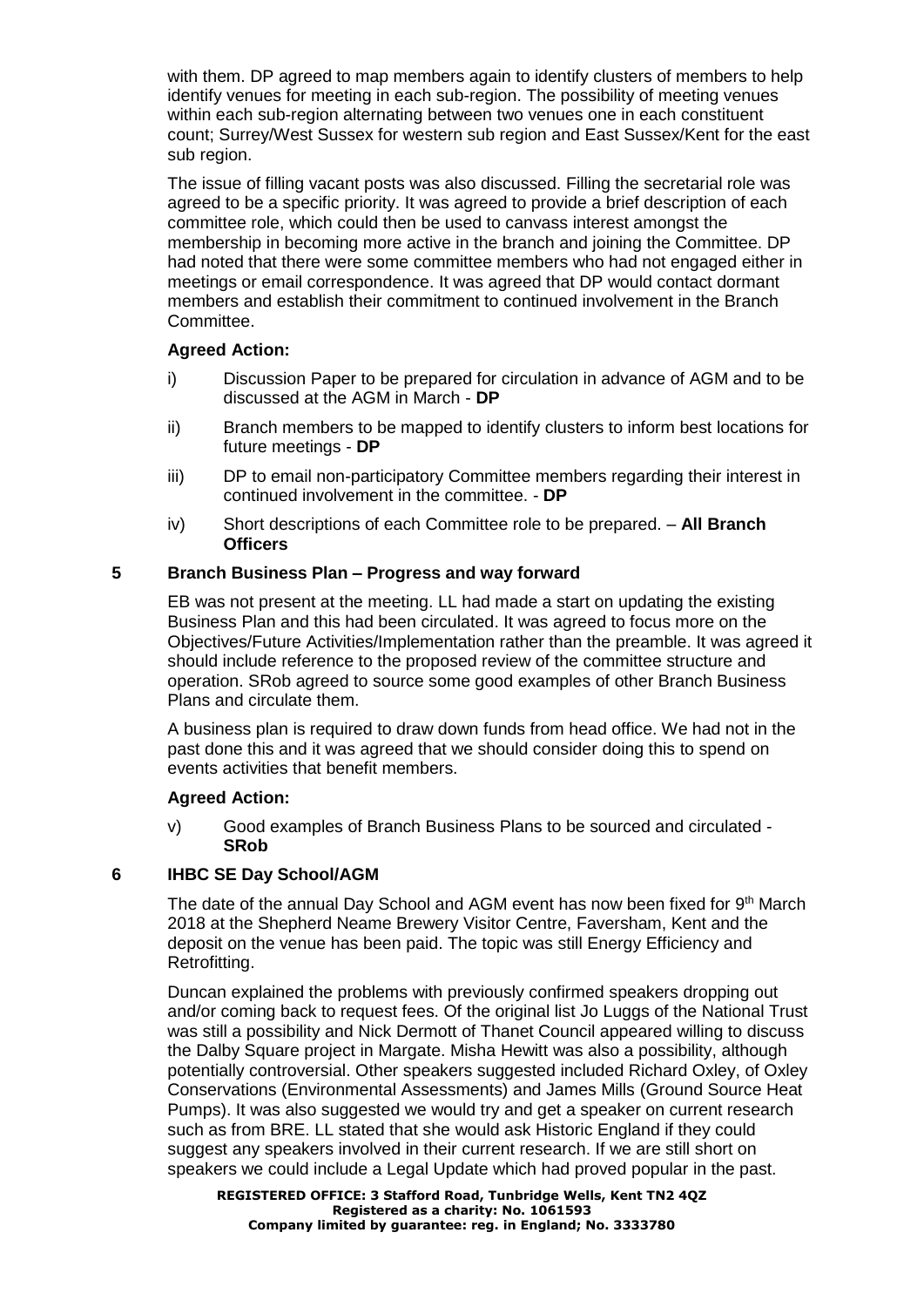## **Agreed Action:**

- vi) Richard Oxley and James Mills to be contacted to see if they would be prepared to give a talk to the day School – **DP**
- vii) HE to be contacted regarding possible speakers on current research. **LL** [I have also emailed Simon Algar of Swale BC regarding a welcome address and possible speakers in relation to projects in the Swale area. I have also been in contact with SPAB, who may also be able to assist us].
- viii) Once we have firmed up a list of speakers a draft programme with prepared and circulated - **LL**

#### **7 Branch Final Return**

The Branch Financial return had been prepared and circulated. There were no queries and the Return was agreed for submission to Head Office. DP to email a signature to LL for incorporating into the return who would submit it with a copy of the bank statements

#### **Agreed Actions**

ix) Completed Branch Financial Return to be submitted to HO with a copy of the bank statements for the year/

#### **8 IHBC SE Branch webpage/Social media**

There was a discussion about the Branch's use of Social media as a means of communicating with its members. SRob confirmed she was happy to maintain the Branch FB page. LinkedIn was considered more problematic as it was more difficult to set up and manage groups. Few of the Committee members were regular users of Twitter so for now it was agreed to focus on Facebook.

The Branch page on the IHBC main site needed updating and SRob agreed to liaise with Peter Babcock at IHBC HO to get the page updated and latest minutes/agendas uploaded.

#### **Agreed Actions**

- x) Agreed to increase use of Facebook, page to be regularly maintained and updated. – **SRob**
- xi) Agreed to maintain Twitter page **DP**
- xii) IHBC Branch page to be updated and recent meeting notes and agendas to be uploaded. - **SRob**

#### **9 Feedback from National IHBC (Sanne Roberts)**

SRob gave an update from the last Trustees meeting, which was a virtual meeting. Main points:-

- SE Branch now confirmed as hosts of the 2020 National Annual School
- A monthly Newsletter is to be issued and it is important for Branches to submit news items to Carla for inclusion
- The new IHBC website will be launched early in 2018

LL gave a brief update on the last policy committee meeting:-

- Review of NPPF and concerns that while the HE section is likely to be retained, other parts may be amended to reduce the current weight attached to the HE.
- Bob Kindred is still interested in poor appeal decisions

**REGISTERED OFFICE: 3 Stafford Road, Tunbridge Wells, Kent TN2 4QZ Registered as a charity: No. 1061593 Company limited by guarantee: reg. in England; No. 3333780**